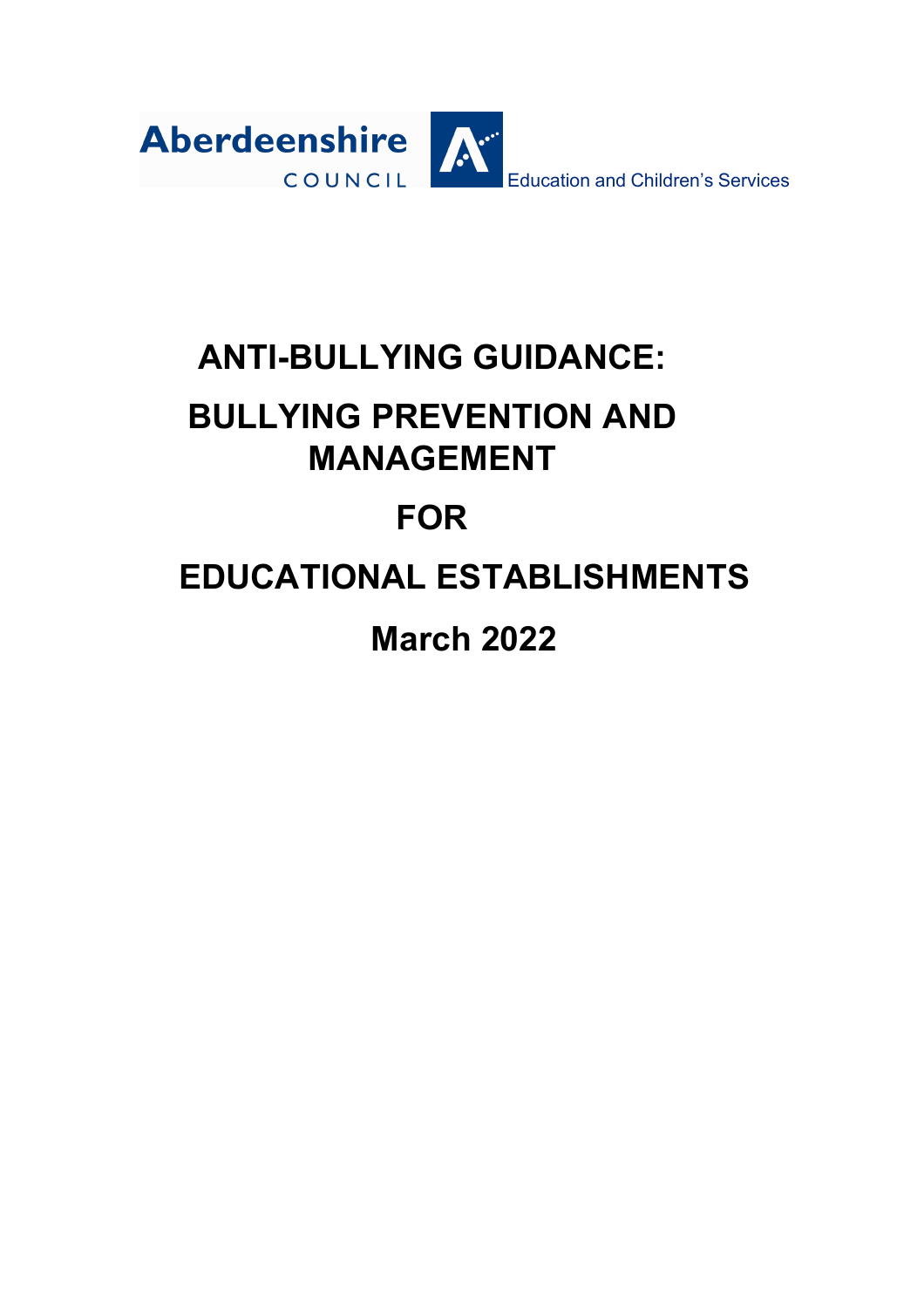**This guidance was originally shaped by the Youth Commission who were a group of young people tasked with developing an anti-bullying policy and guidance. They worked with an advisory panel who to address the following aims:**

- To raise awareness and understanding of the impact(s) of bullying behaviour.
- To reinforce that bullying is not acceptable and will not be tolerated.
- To ensure that everyone is treated equally.
- To respond to incidents of bullying in a consistent and effective way.
- To create comfortable and safe learning environments for pupils.

Aberdeenshire Council is obliged to meet the requirements of the Equalities Act 2010. Responsibilities extend to tackling unlawful discrimination and includes promoting and encouraging equal opportunities.

Aberdeenshire Council is under a legal duty to consider equalities as an employer, a policy maker, a service provider, a procurer of services and as a decision maker.

The Equality Act 2010 protects us all. Every person has one or more of the 9 defined protected characteristics. These are:

- 1. Age
- 2. Disability
- 3. Gender reassignment
- 4. Pregnancy and maternity
- 5. Race
- 6. Religion or belief
- 7. Sex (gender)
- 8. Sexual orientation
- 9. Marriage and civil
- partnership

The Youth Commission's research identified that bullying can be linked to some of the protected characteristics above. In addition, prejudiced based bullying can also occur. Prejudice-based bullying is when bullying behaviour is motivated by prejudice based on an individual's actual or perceived identity; it can be based on characteristics unique to a child or young person's identity or circumstance. This can include: an additional support need, being an asylum seeker or refugee, physical appearance, gender identity, being part of the gypsy/ traveller's community, socio-economic status, being looked after and / or care experienced and being a young carer.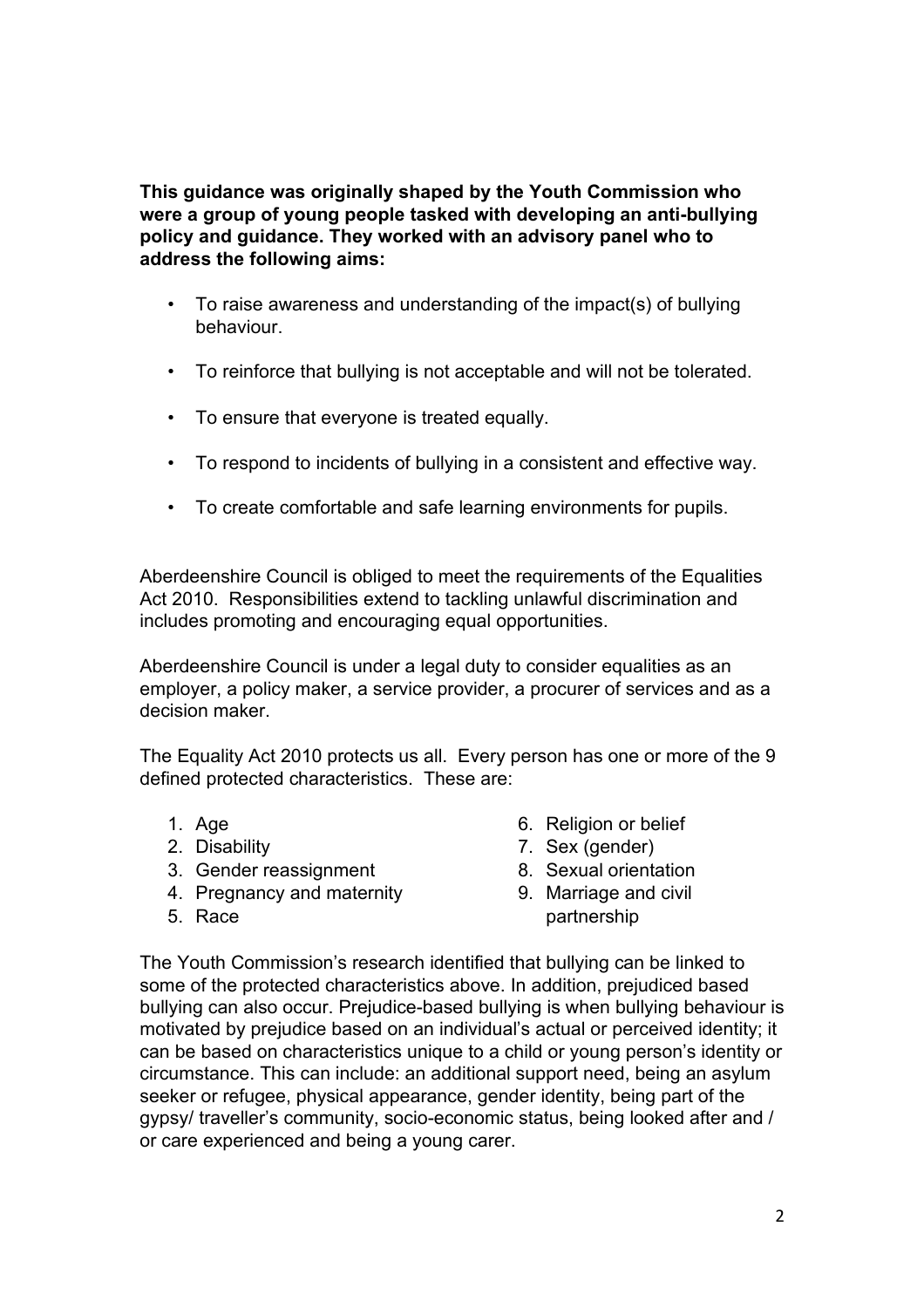It is recommended that all establishments have and publish an anti-bullying policy which includes the following 6 key areas (a template is available in Appendix 1). This will ensure that schools have a pro-active and responsive approach to the prevention and management of bullying. These six areas are:

- 1. Stance
- 2. Definition
- 3. Prevention
- 4. Communication
- 5. Response
- 6. Reporting and Monitoring

#### **1. Stance**

Establishments must adopt the following stance in their anti-bullying policy:

*'Bullying of any kind is unacceptable and must be addressed quickly. Bullying should never be seen as a typical part of growing up.'* Respect for All: The National Approach to Anti-Bullying for Scotland's Children and Young People 2017

Parents/Carers, pupils and Aberdeenshire Council Education staff have a responsibility to work collaboratively to maintain a high standard of behaviour and ensure an environment free from bullying behaviour. Aberdeenshire Council believes that everyone should be treated equally and with respect.

'Getting it Right for Every Child' (GIRFEC) is the bedrock for Aberdeenshire Children's Services in ensuring the needs of all pupils are met. The Scottish Government defines the GIRFEC approach:

- **is child-focused** it ensures the child or young person and their family – is at the centre of decision-making and the support available to them.
- **is based on an understanding of the wellbeing of a child in their current situation** - it takes into consideration the wider influences on a child or young person and their developmental needs when thinking about their wellbeing, so that the right support can be offered
- **is based on tackling needs early** it aims to ensure needs are identified as early as possible to avoid bigger concerns or problems developing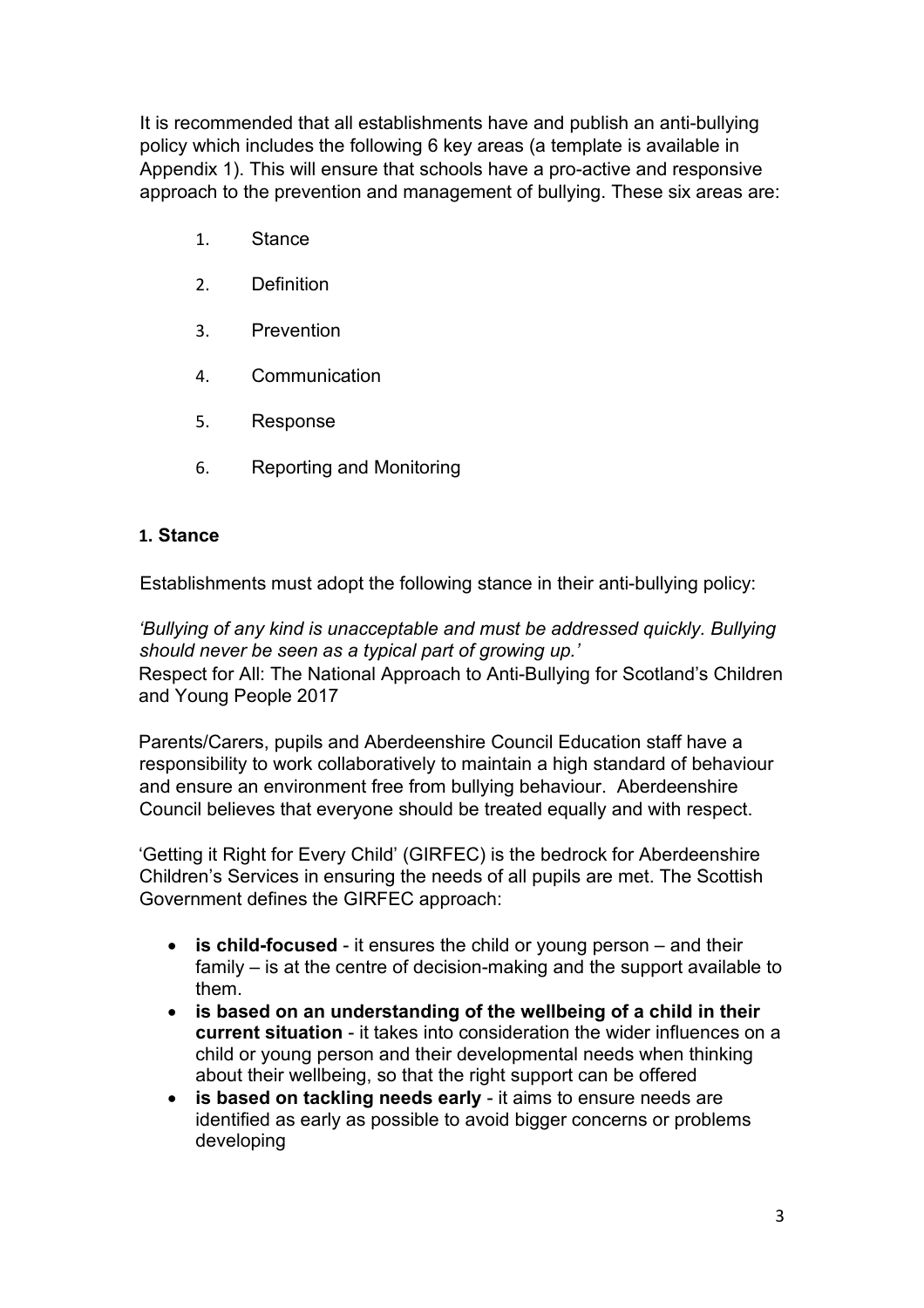• **requires joined-up working** - it is about children, young people, parents, and the services they need working together in a coordinated way to meet the specific needs and improve their wellbeing

In order to prevent and / or deal with instances of bullying all Aberdeenshire schools adhere to the principles of GIRFEC.

### 2. **Definition**

All establishments must include the following definition of bullying in their antibullying policy which is endorsed by Aberdeenshire Council:

*'Bullying is both behaviour and impact; the impact is on a person's capacity to feel in control of themselves. This is what we term as their sense of 'agency'. Bullying takes place in the context of relationships; it is behaviour that can make people feel hurt, threatened, frightened and left out. This behaviour happens face to face and online.'*

Respect for All: The National Approach to Anti-Bullying for Scotland's Children and Young People 2017

A further exemplification of bullying from the same document states that bullying behaviour:

*'can harm people physically or emotionally and, although the actual behaviour may not be repeated, the threat may be sustained over time, typically by actions, looks, messages, confrontations, physical interventions, or the fear of these.'*

Respect for All: The National Approach to Anti-Bullying for Scotland's Children and Young People 2017

#### 3. **Prevention**

Aberdeenshire Council Education establishments must implement the following steps in working to **prevent** bullying behaviour:

3.1 Work to **raise awareness** amongst pupils, staff and Parents/Carers.

- Promote the principles of GIRFEC and the responsibility of all to support children and young people in establishing and maintaining positive relationships.
- Recognise children and young people will fall out and disagree with each other as they form relationships. It is important for children and young people to discuss how they feel and help them develop resilience to manage their relationships.
- Implement programmes of education about bullying from an early stage. Revisit this topic at all stages of education.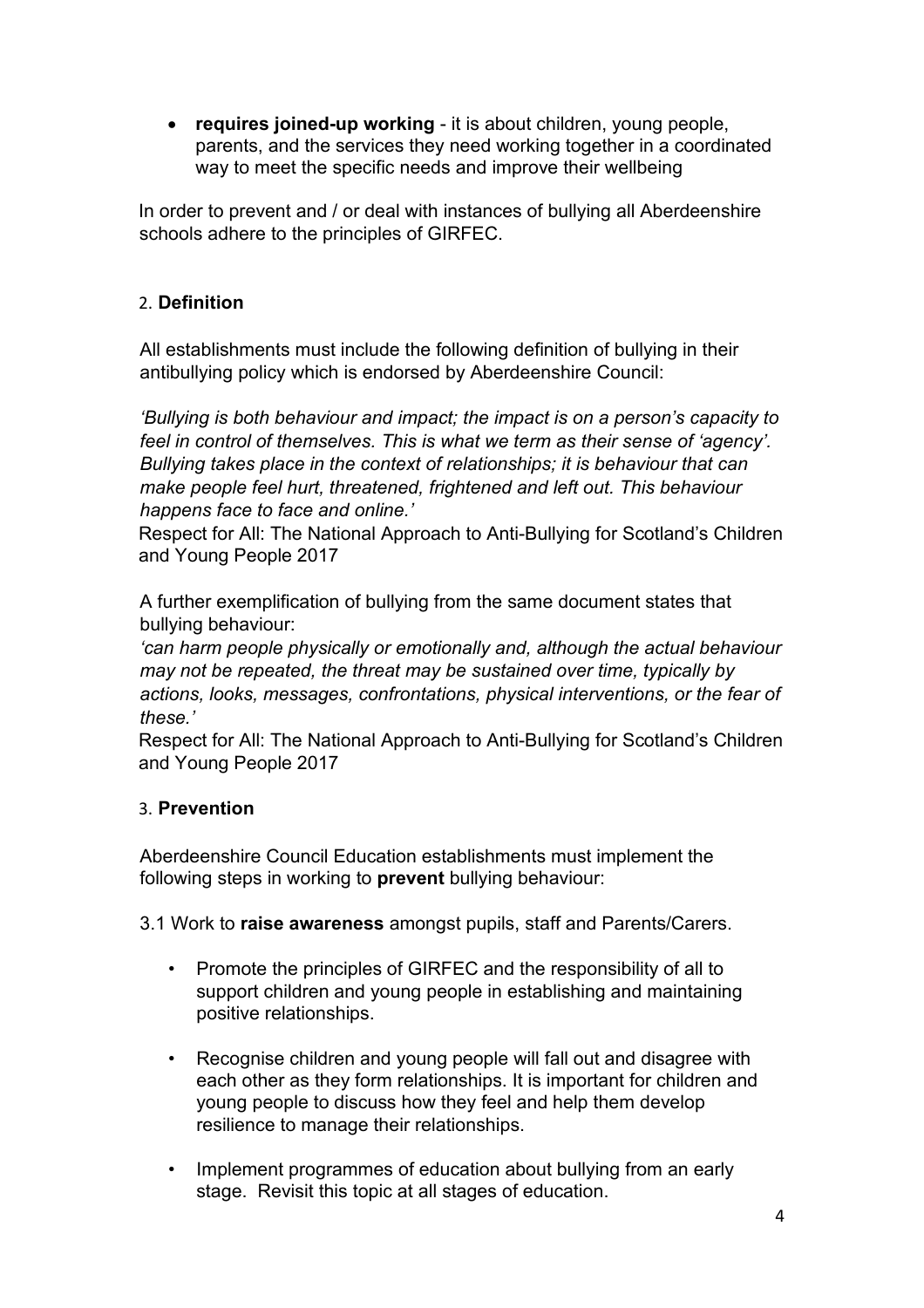- Ensure that establishments have visual displays relating to bullying and key aspects of anti-bullying policies. These may feature national campaigns and sources of support.
- Anti-bullying work should be high profile and should include assemblies, class sessions and homework. It may be appropriate to highlight work done during National Anti-Bullying week which takes place in November.
- Regular opportunities should be available for Parents/Carers to obtain information on school systems and strategies relating to bullying and how to respond in a supportive and appropriate manner.
- Educate pupils on the dangers of online and mobile technology communication.
- Inform Parents /Carers of the dangers of online and mobile technology communication and offer advice on how measures can be implemented at home to ensure the safety and wellbeing of their child.
- 3.2 Work to educate pupils, staff and inform Parents/Carers about what to do when bullying behaviour is displayed, and how to support those involved.
- Promote the principles of GIRFEC in ensuring the responsibility of all to support children and young people
- Use relevant, up to date resources which promote engagement by the target audience.
- Encourage pupils to teach and share key messages about bullying with other pupils and with Parents/Carers including the short and long-term impact of bullying.
- Ensure that pupils, Parents/Carers and staff are aware of support available beyond school (e.g. Childline, Samaritans, Police Scotland, Parentline).
- Within the curriculum include work designed to inform children and young people on diversity and inclusion and the importance of respect and kindness.
- Within the curriculum include work designed to boost the resilience of children and young people. This may include: restorative practice, resilience and mindfulness.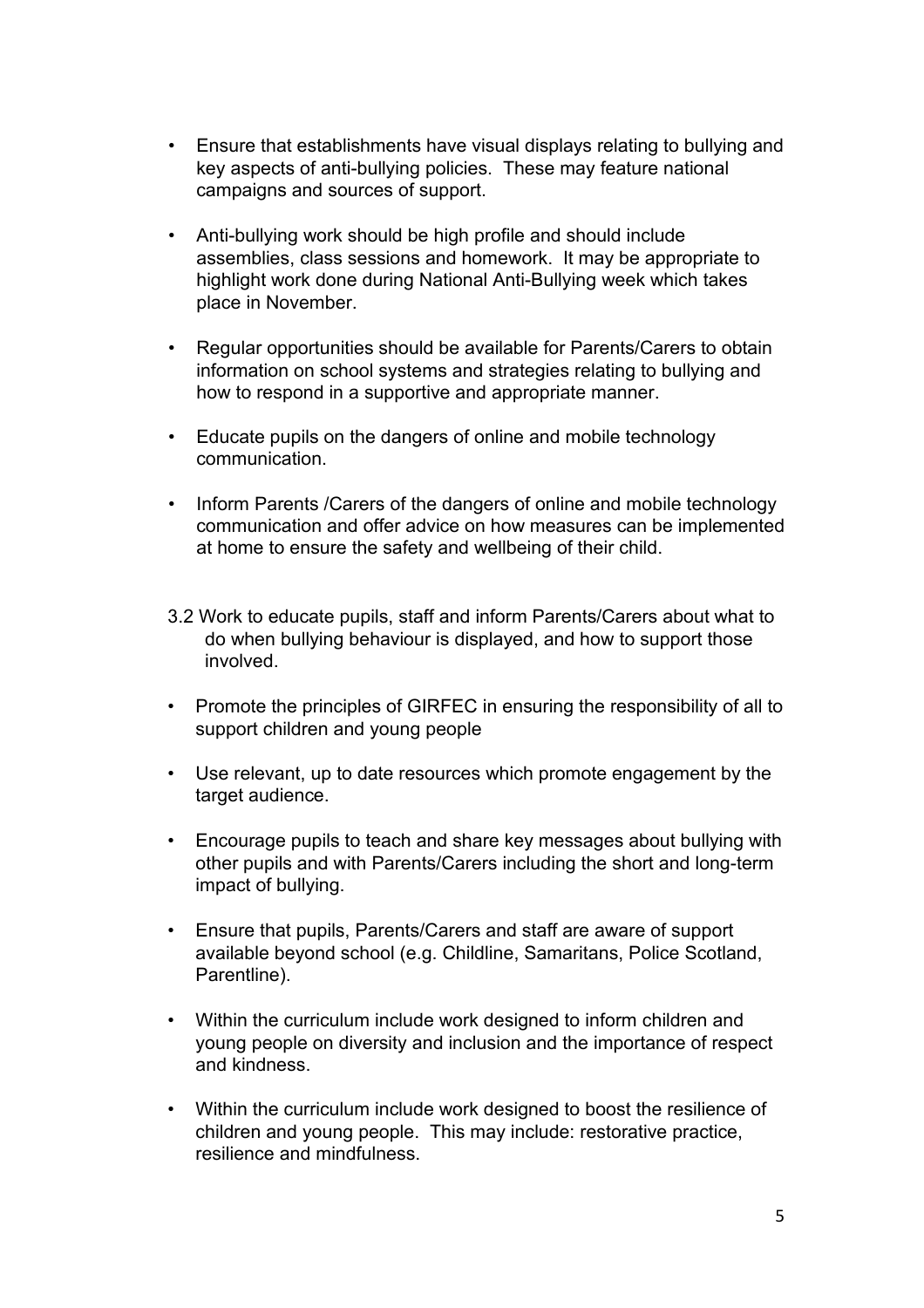- 3.3 Establishments should access **training** and provide key information for staff.
- It is of key importance that relevant local authority and school staff working in partnership with other agencies are appropriately trained to build confidence and capacity to recognise and respond to bullying.
- Staff also need to be vigilant regarding what may be behind the bullying behaviour as all behaviours are a form of communication.
- Provide relevant anti-bullying updates annually to all staff.
- Provide all members of staff with access to a copy of the relevant school policy(ies).
- Outline the key roles and responsibilities that each member of the school community in accordance with GIRFEC has; regarding preventing and responding to bullying behaviour within the policy.
- Ensure key staff are trained in the use of restorative approaches.
- Ensure key staff are trained in the use of universal nurture approaches.
- Ensure key staff are trained in Solution Oriented practice.

#### 4. **Communication**

- 4.1 Establishments should ensure that **communication** is at the heart of prevention strategies and responses to incidents of bullying behaviour.
	- In accordance with GIRFEC principles the shared responsibility of supporting children and young people should be clearly understood.
	- Anti-bullying policies should be shared with and be accessible to pupils and Parents/Carers.
	- Anti-bullying policies should be highlighted regularly. This may be done through the school newsletter, and/or the school website.
	- Key aspects of anti-bullying policies should be included in homework diaries/planners where these are in use.
	- Targeted lessons should be used to increase knowledge and understanding of anti-bullying policies and processes.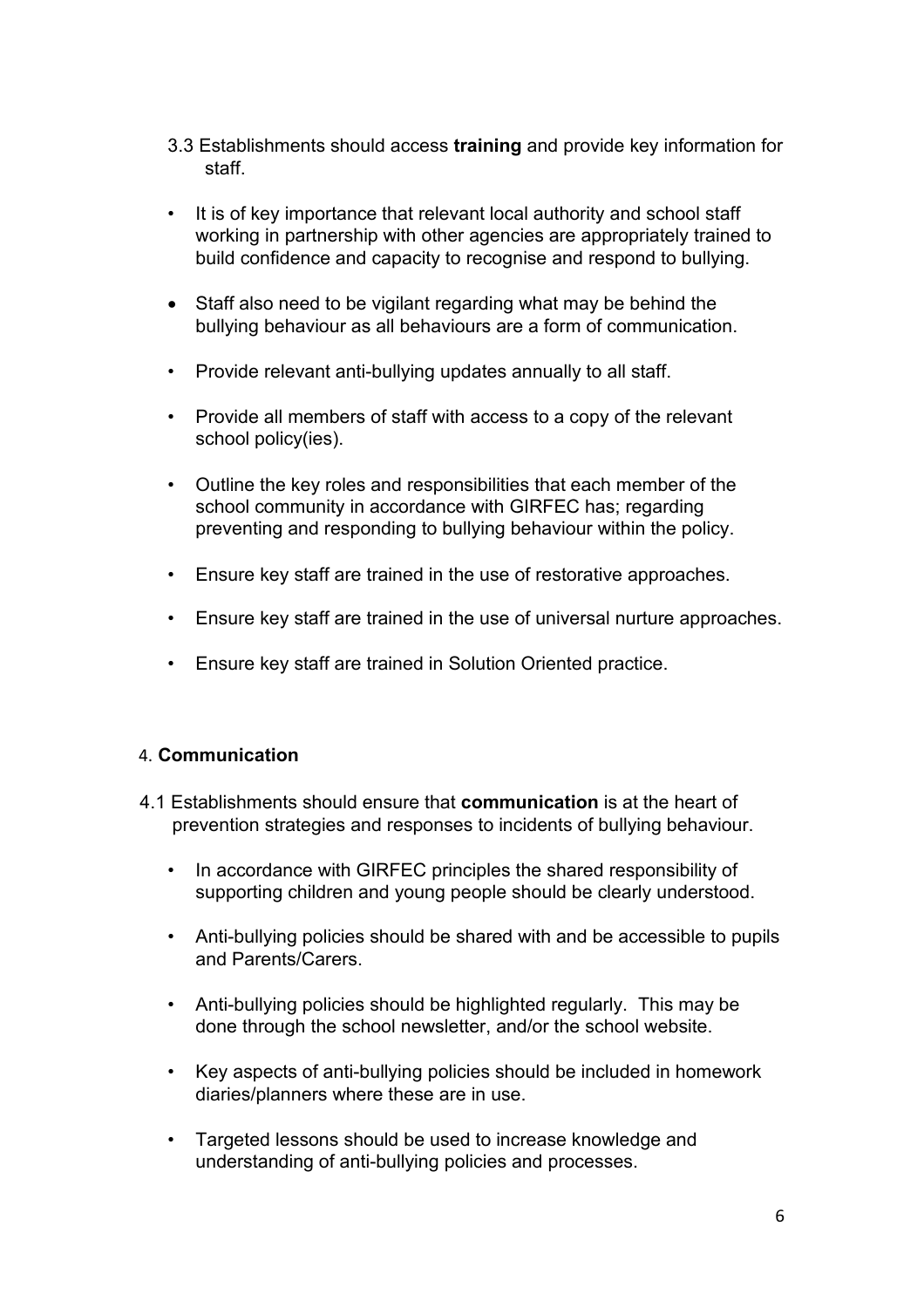- The profile of anti-bullying work should be raised through focussed assemblies at key points in the year (e.g. National Anti-Bullying Week).
- Timescales and methods for ongoing communication should be negotiated on a case by case basis to ensure that the needs of pupils are met. Communication should be used to build relationships and in the early identification of further or ongoing difficulties.
- 4.2 **Pupils and Parents/Carers** should be included in communication relating to prevention of bullying and incidents of bullying.
- Pupils and Parents/Carers should be supported through involving them in information sessions relating to bullying and anti-bullying.
- Pupils and Parents/Carers should be involved in reviewing anti-bullying policies and procedures.
- All incidents of bullying behaviour in school should be investigated by school staff and communicated to Parents / Carers as appropriate. Any support identified for pupils involved should be shared with Parents / Carers.
- Establishments should work with Parents and Carers to address the holistic needs of the child consistent with the GIRFEC principles in response to an incident of bullying.
- Establishments should arrange for regular contact between key staff and pupils involved in the immediate days and weeks following an incident.
- Establishments must ensure that progress is maintained and that effective communication is used to build relationships and identify further ongoing difficulties.

#### 5. **Response**

Establishments should promote consistency of **response** to instances of bullying behaviour using the 6 step approach:

- 1.All incidents of bullying MUST be recorded using the Bullying and Equalities (B&E) Module within SEEMIS Click and Go
- 2.Speak to the individuals involved having frank and honest dialogue
- 3.Speak to Parents / Carers
- 4. Utilise Restorative approaches
- 5. Monitor the situation
- 6. Review and increase response accordingly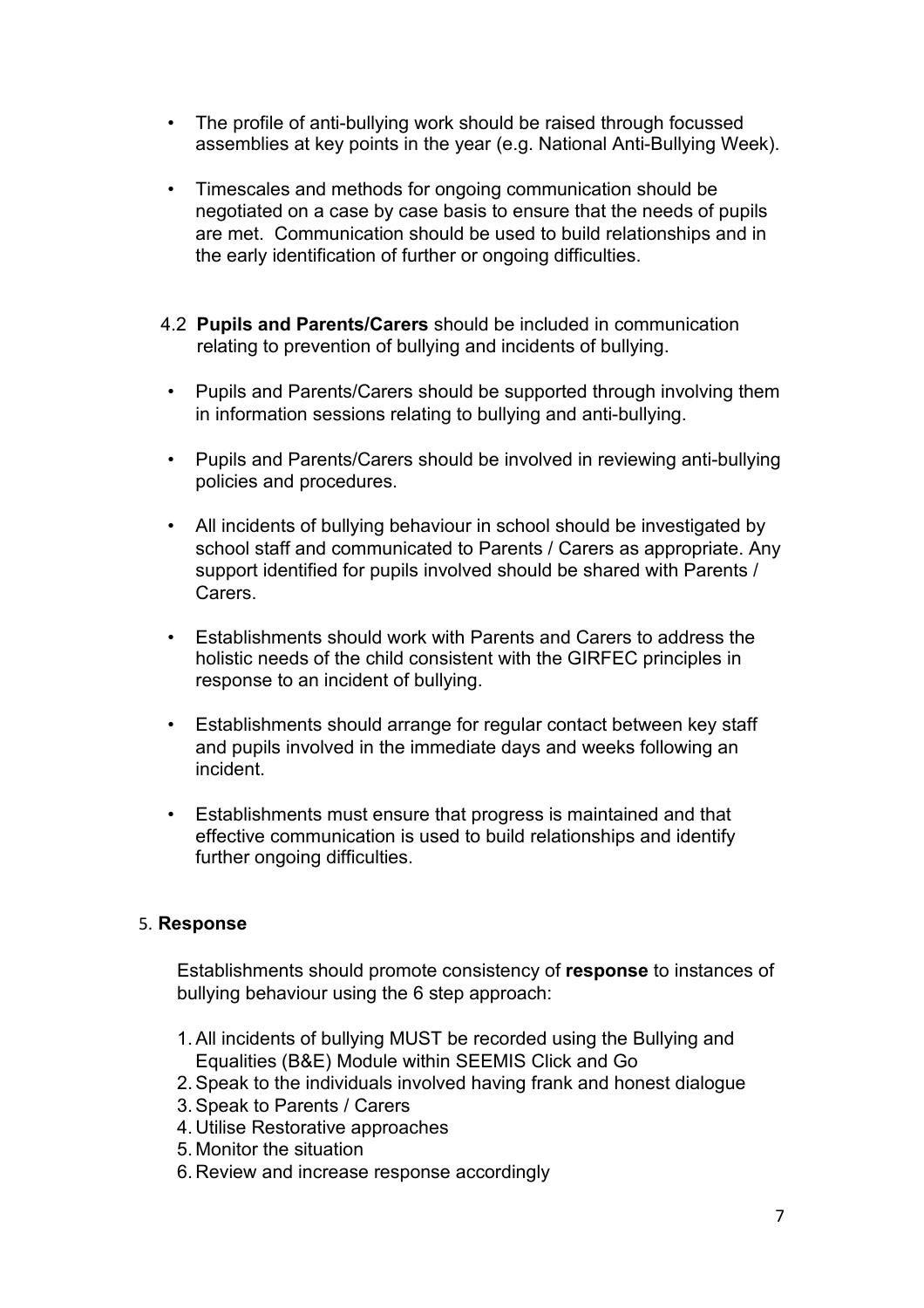The principles of GIRFEC should underpin the implementation of the 6 step approach

#### 5.1 **Restorative Practice**

- Restorative approaches aim to restore and maintain good relationships where there has been conflict and harm.
- Supports people to face up to any harm and distress they have caused.
- Helps individuals think about how they can repair that harm.
- Gives people who have been harmed the chance to share their experience, which is sometimes what we need to emotionally move on from a situation where we've felt wronged.
- Staff member trained in Restorative Practice in each cluster. For further information or support contact Aberdeenshire Inclusion, Equity and Wellbeing Team.
- Universal Nurture and Solution Oriented approaches complement and strengthen Restorative approaches. Further information or support can be sought from the Educational Psychology Service.

#### 5.2 **Taking Action**

- In accordance with GIRFEC principles the shared responsibility of supporting children and young people should be clearly understood.
- The language 'victim' and 'bully' should be avoided as this labels those involved in bullying incidents and this can be unhelpful. Labelling an action as bullying is a more effective way of motivating a child to change their bullying behaviour.
- Taking action to resolve a bullying situation must be given **high priority**. In some circumstances, immediate action may be required.
- Pupils and Parents/Carers should be aware of and included in communication strategies used by establishments.
- A visual 'step by step' guide could be used to highlight the process of addressing and resolving a bullying incident to Parents/Carers, pupils and teachers.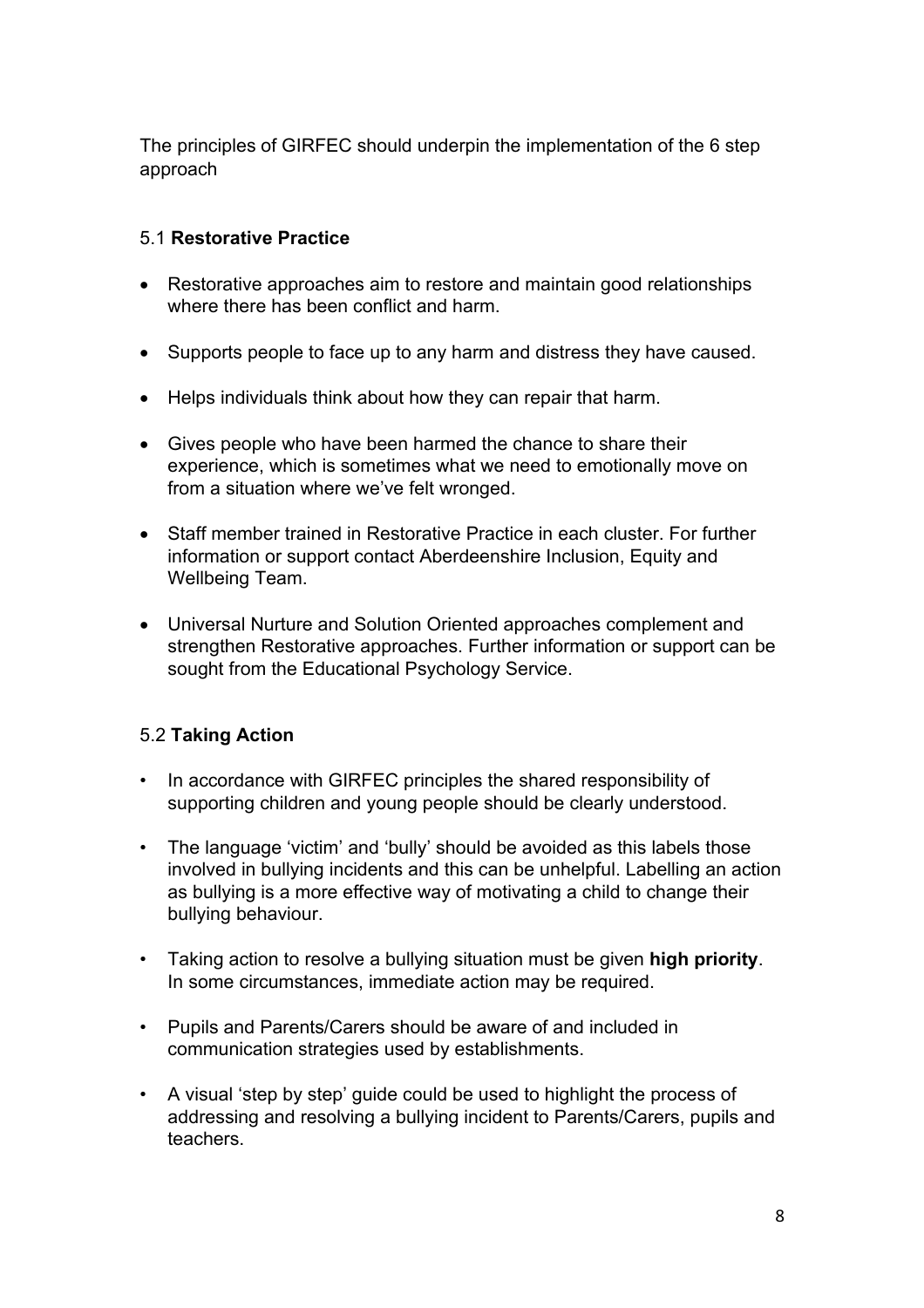- Each situation may require a different response. A risk assessment can be done through speaking to pupils involved, and their Parents/Carers as is appropriate.
- Consideration should be given to whether a school devised plan of support is required for any individual involved in the incident.
- Communication with the person who has displayed the bullying behaviour should be frank and honest and be in accordance with the guidance on: Nurture, Restorative Approaches and Solution- Oriented Practice.
- Ongoing support to Parents/Carers and pupils involved in bullying behaviour will come from effective, honest and regular communication, and a shared understanding of the steps that are being and have been taken to address identified issues in line with this policy.
- Staff adhere to the Seemis Guidance: **Bullying and Equalities: Recording** [and Monitoring Bullying Incidents in Schools \(RAMBIS\)](https://aberdeenshire.sharepoint.com/:w:/r/sites/Arcadia/services/_layouts/15/Doc.aspx?sourcedoc=%7BF97A237B-0A6E-491E-BE49-C7E43E8EDF25%7D&file=Bullying%20%26%20Equalities%20Recording%20Guidance_v1.1.docx&action=default&mobileredirect=true&DefaultItemOpen=1) in order to record the details of all incidents of bullying.
- Education staff in partnership with Parents / Carers must monitor how relationships develop over the weeks and months that follow an incident of bullying behaviour.
- Repeat displays of bullying behaviour must be followed up with an immediate response building on what has already been done (which will be recorded in the Bullying and Equalities (B&E) Module within SEEMIS Click and Go). Appropriate responses will be decided on a case by case basis, taking account of factors relevant to each person involved, and the mental/emotional and physical wellbeing of pupils involved.

#### **6 Reporting and Monitoring**

#### 6.1 **Roles and responsibilities**

- All staff must be aware of their role in implementing 'Aberdeenshire's Anti-Bullying Policy: Bullying Prevention and Management for Educational Establishments 2022' to ensure effective implementation.
- Anti-bullying should be incorporated within the strategic remit of one member of each establishment's leadership team. However in accordance with GIRFEC the wellbeing of pupils is the responsibility of all.
- Staff holding any strategic responsibility for anti-bullying must have a professional knowledge in this area.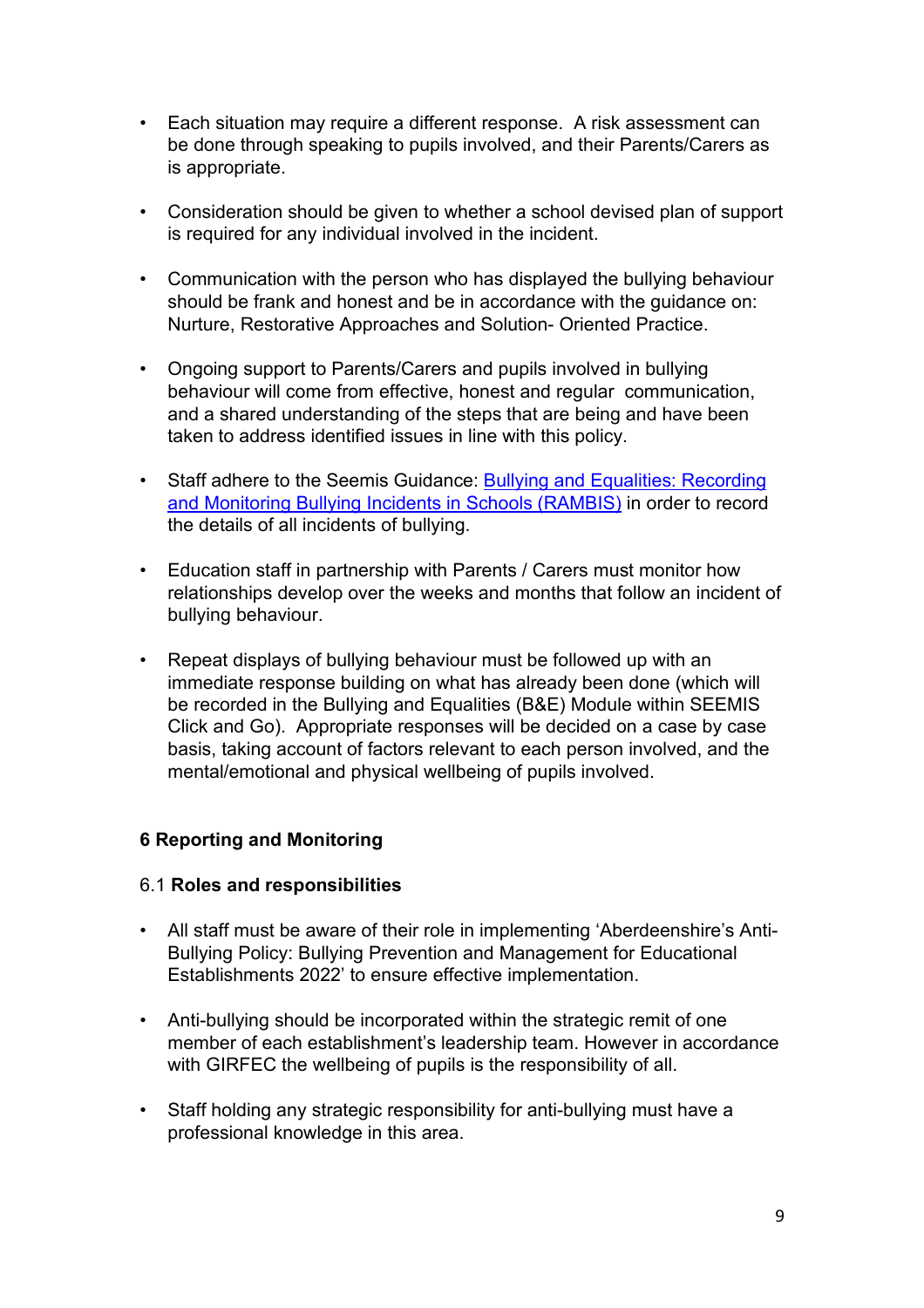- Pupils need to report any instances of bullying they are aware of. Options for sharing this information will be identified by schools.
- Establishments will be asked to record the number of bullying incidents centrally using The Bullying and Equalities (B&E) Module within SEEMIS Click and Go. Any recording of incidents must include specific detail e.g., in the instance of transphobic bullying, specifically detail the transphobic elements.
- Pupils, Parents/Carers and all Education staff to be aware of the mobile phone/device policy of the school and adhere the Aberdeenshire ICT Responsible User Agreement that all pupils and staff are required to complete.

### 6.2 **Pupil Voice**

- Establishments should gather pupil feedback relating to how schools prevent and respond to bullying behaviour.
- Surveys, Onsite Comment boxes or other means could be used and should consist of a mixture of ages.
- School Pupil Councils / Pupil Forum should raise the issue of bullying on their agendas at least once per academic session. Discussion should not centre on identifying pupils perceived to be displaying bullying behaviour.
- Information gathered through pupil council bodies should be shared with Leadership Teams through existing school channels.

6.3 Data should form part of the monitoring of bullying behaviour.

• Incidents should be recorded in line with the Seemis Guidance: Bullying [and Equalities: Recording and Monitoring Bullying Incidents in Schools](https://aberdeenshire.sharepoint.com/:w:/r/sites/Arcadia/services/_layouts/15/Doc.aspx?sourcedoc=%7BF97A237B-0A6E-491E-BE49-C7E43E8EDF25%7D&file=Bullying%20%26%20Equalities%20Recording%20Guidance_v1.1.docx&action=default&mobileredirect=true&DefaultItemOpen=1) [\(RAMBIS\)](https://aberdeenshire.sharepoint.com/:w:/r/sites/Arcadia/services/_layouts/15/Doc.aspx?sourcedoc=%7BF97A237B-0A6E-491E-BE49-C7E43E8EDF25%7D&file=Bullying%20%26%20Equalities%20Recording%20Guidance_v1.1.docx&action=default&mobileredirect=true&DefaultItemOpen=1) .

#### 6.4 Anti-Bullying policies should be evaluated

- Evaluation should focus on the impact of policies at establishment and local authority level. Impact can be measured in part using statistical data, but must also take account of pupil experience, and the opinions of Parents/Carers and Education staff.
- Anti-bullying policies should be revised every three years.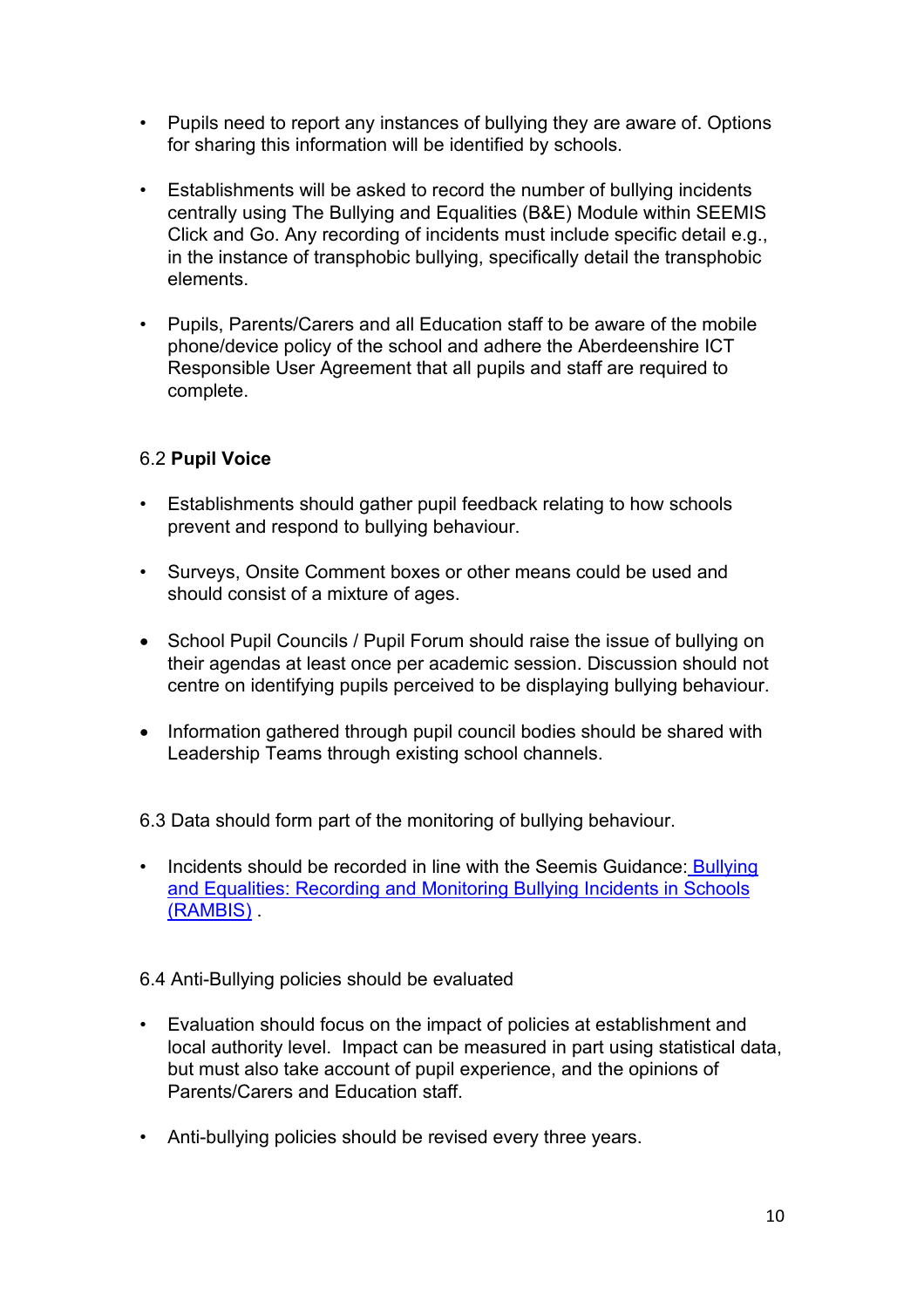### **APPENDIX 1: Template for Writing an Anti-Bullying Policy:**

| <b>Header</b>     | Name of school<br>$\bullet$                                                                                                                                                                                                                                                                                                                                                                                                                                                                                                                                                                                                                                                                                                                                                                                                                                                                                                                                                                                                                                                                                                           |
|-------------------|---------------------------------------------------------------------------------------------------------------------------------------------------------------------------------------------------------------------------------------------------------------------------------------------------------------------------------------------------------------------------------------------------------------------------------------------------------------------------------------------------------------------------------------------------------------------------------------------------------------------------------------------------------------------------------------------------------------------------------------------------------------------------------------------------------------------------------------------------------------------------------------------------------------------------------------------------------------------------------------------------------------------------------------------------------------------------------------------------------------------------------------|
|                   | Name of Authority                                                                                                                                                                                                                                                                                                                                                                                                                                                                                                                                                                                                                                                                                                                                                                                                                                                                                                                                                                                                                                                                                                                     |
|                   |                                                                                                                                                                                                                                                                                                                                                                                                                                                                                                                                                                                                                                                                                                                                                                                                                                                                                                                                                                                                                                                                                                                                       |
| <b>Dates</b>      | Date Policy to be initiated and reviewed<br>$\bullet$                                                                                                                                                                                                                                                                                                                                                                                                                                                                                                                                                                                                                                                                                                                                                                                                                                                                                                                                                                                                                                                                                 |
| <b>Title</b>      | Anti-Bullying Policy: Bullying Prevention and<br>$\bullet$<br>Management for (name of school)                                                                                                                                                                                                                                                                                                                                                                                                                                                                                                                                                                                                                                                                                                                                                                                                                                                                                                                                                                                                                                         |
| <b>Stance</b>     | Establishments must adopt the following stance in<br>$\bullet$<br>their anti-bullying policy:<br>'Bullying of any kind is unacceptable and must be<br>addressed quickly. Bullying should never be seen as<br>a typical part of growing up.'<br><b>Respect for All: The National Approach to Anti-</b><br><b>Bullying for Scotland's Children and Young People</b><br>2017<br>In order to prevent and / or deal with instances of<br>bullying all Aberdeenshire schools adhere to the<br>principles of GIRFEC                                                                                                                                                                                                                                                                                                                                                                                                                                                                                                                                                                                                                          |
| <b>Definition</b> | All establishments must include the following<br>definition of bullying in their antibullying policy which<br>is endorsed by Aberdeenshire Council:<br>'Bullying is both behaviour and impact; the impact is<br>on a person's capacity to feel in control of<br>themselves. This is what we term as their sense of<br>'agency'. Bullying takes place in the context of<br>relationships; it is behaviour that can make people<br>feel hurt, threatened, frightened and left out. This<br>behaviour happens face to face and online.'<br>Respect for All: The National Approach to Anti-Bullying<br>for Scotland's Children and Young People 2017<br>A further exemplification of bullying from the same<br>document states that bullying behaviour:<br>'can harm people physically or emotionally and,<br>although the actual behaviour may not be repeated,<br>the threat may be sustained over time, typically by<br>actions, looks, messages, confrontations, physical<br>interventions, or the fear of these.'<br><b>Respect for All: The National Approach to Anti-Bullying</b><br>for Scotland's Children and Young People 2017 |